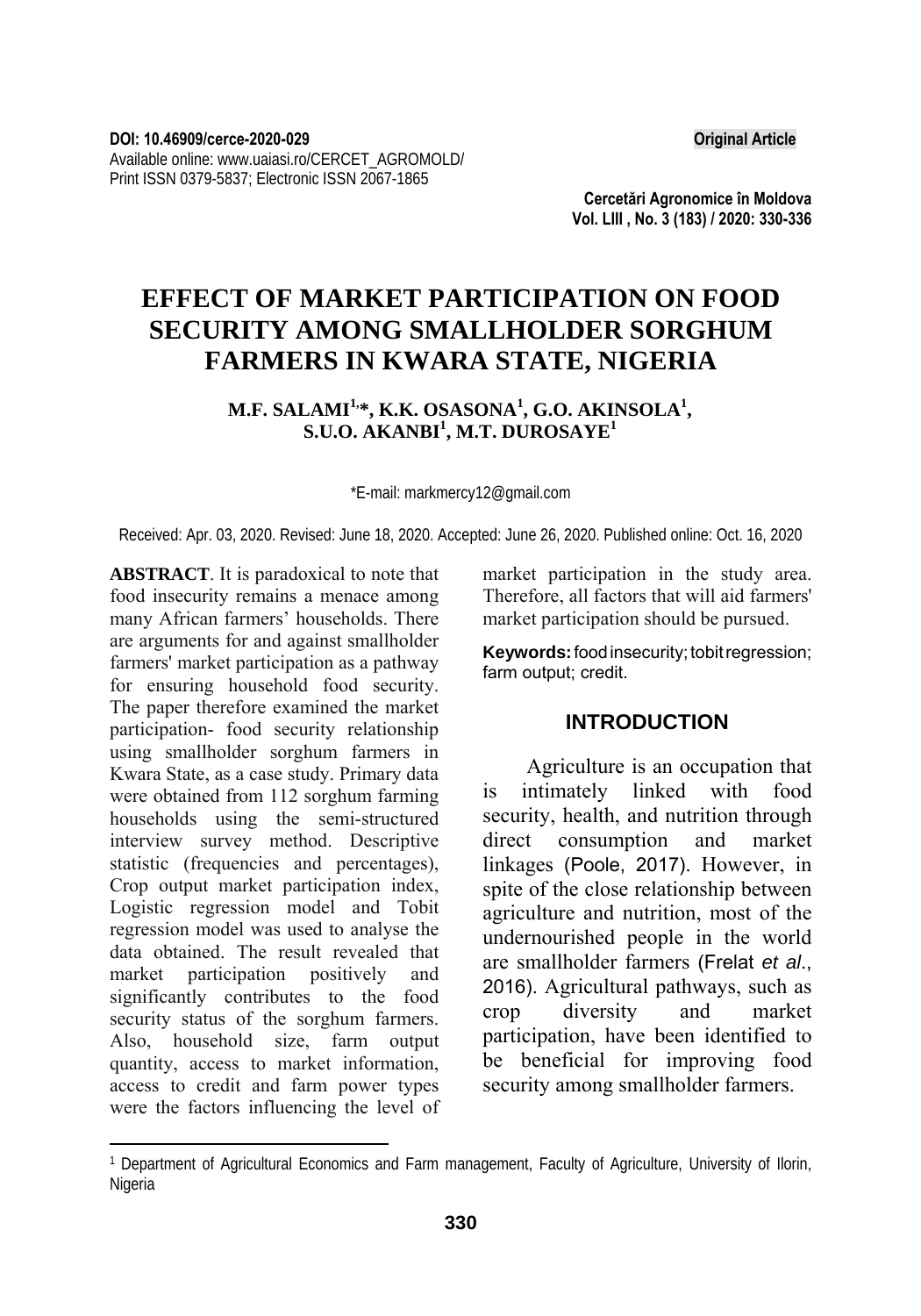Market participation is defined as involvement in any market-related activity that promotes the sale and purchase of agricultural produce (Adeoti *et al*., 2014). It simply involves agricultural commercialization by food producers leading to the creation of an output market for intermediaries and consumers to access and buy. The participation of smallholder farmers in marketing is very important, as it is the major determinant of a better household income and sustainable livelihoods (Kyaw *et al*., 2018).

In recent times, researchers have focused attention on the linkages between agricultural market participation and household income. This study, therefore, seeks to analyse the effect of market participation on food security among sorghum farmers in Kwara State using quantitative methods and models. Given the foregoing, this study sought to answer

the following research questions: What is the level of crop output market participation among the sorghum farmers in the study area ? What are the factors that influence the level of crop output market participation by smallholder sorghum farmers in the study area ? What is the effect of crop output market participation by smallholder sorghum farmers on their food security status?

# **MATERIALS AND METHODS**

# **Study area**

The study was conducted in Kwara State, which lies between latitudes 7°45′ N and 9°30′ N and longitudes 2°30′ E and 6°25′ E and covers a total land area of about  $332,500 \text{ km}^2$  with estimated figures of about 102,969 farms *(Fig. 1).* 

It is located in the agro-ecological zone of the country, with a population of about 2.37 million.



**Figure 1 - Map of Kwara State**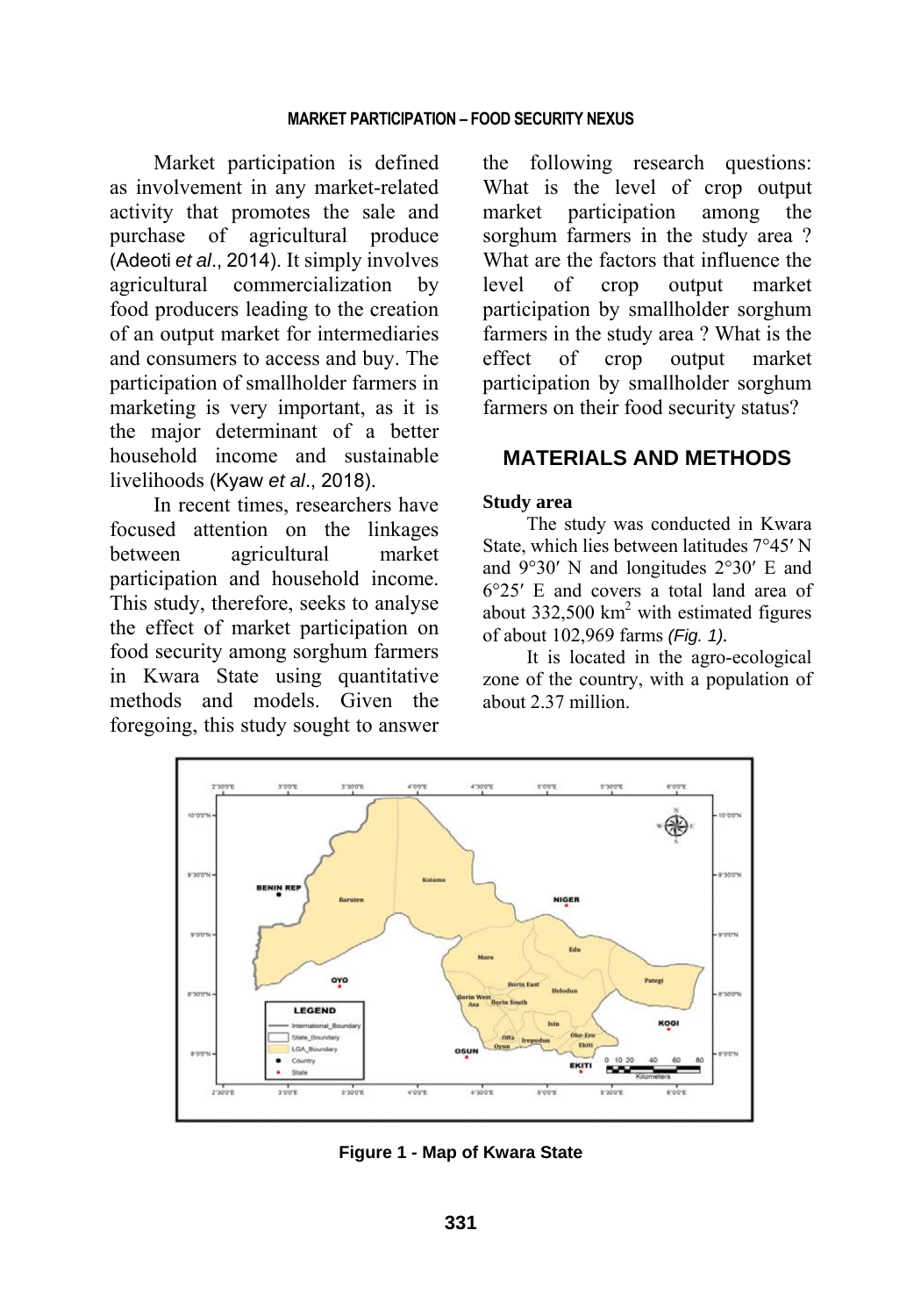The main crops planted are sorghum, maize, cassava, groundnut, soybean, wheat, sweet potato, cowpea, yam, pepper, and vegetables. The state is divided into four agro ecological zones by the Kwara State Agricultural Development Project (Zone A, B, C, D). The study relies on the Food and Agriculture Organization (FAO) definition of small holder farmers Smallholders are small-scale farmers pastoralists, forest keepers, fishers, who manage areas varying from less than 1 ha to 10 ha.

#### **Sampling technique**

A four-stage sampling technique was used in the study. The first stage involved the random selection of two ADP zones (C & D) from the four ADP zones of Kwara State. Second was the random selection of one local government area (LGA) from each of the two zones. The local government areas selected were Ifelodun and Ilorin East LGAs. The third stage was the random selection of four villages from each LGA. At the last stage, a snowballing technique was used to generate a list of smallholder sorghum farmers in each of the selected villages; 14 smallholder sorghum farming households were then randomly selected from each of the eight selected villages making a total of 112 farming households.

$$
Y_{it} = \beta_0 + \beta_1 MP_{it} + \beta_2 X_2 + \beta_i X_{it} + \mu_{it}
$$

 $\beta_0$  = Intercept;  $\beta_{it}$  = Regression coefficient;  $Y_{it}$  = The food security status of household;  $X_1 = \text{Age}$  of the household head (years);  $X_2 =$  Gender of the household head (1 if male and 0 if otherwise);  $X_3$  = Years of schooling;  $X_4$  = Household size (Number of household members);  $X_5$  = Farm size in hectares;  $X_6$  = Quantity produced (kg):  $X_7$  = Access

#### **Source of data**

Primary data was collected with the aid of a semi structured interview in the farmers' local language. This is because most of the farmers have little or no years of formal education.

#### **Analytical technique**

The study used the market participation index, as used by Demeke and Haji (2014) to classify the farmers into high, medium and low levels of commercialization. The index is expressed as follows:

$$
MP_{it} = \frac{\sum P_k S_{ik}}{\sum P_k Q_{ik}}
$$

where,  $S_{ik}$  is the quantity of output *k* sold by household *i*, evaluated at an average community price  $P_k Q_{ik}$  is the total value of output *k* produced by household *i*; *c*rop output market participation level (MP<sub>it</sub>).

Crop output market participation  $(MP_{it})$  was grouped into three levels: 1. Subsistence farmers (value of the sale is less than 25%); 2. Transition farmers (value of sale between  $25% - 50%$ ); 3. Commercial farmers (value of sale greater than 50%). Following the methodology of Oluwatayo and Rachoene (2017), the logistic regression model was used to analyse the effect of market participation on the food security status of the smallholder sorghum farmers in the study area.

to market information (yes = 1, no = 0);  $X_8$  = Off farm income (Naira);  $X_9$  = Access to credit (yes = 1, no = 0);  $X_{10}$  = Distance to the main market (km);  $X_{11} =$ Ownership of transport equipment (yes = 1, no = 0);  $X_{12}$  = Farm power type (Mechanized = 1, otherwise = 0);  $X_{13}$  = Crop output market participation level  $(<25\% = 1$ ow,  $26-50\% =$  medium,  $>50\%$ 

 $i = 1, \ldots, N$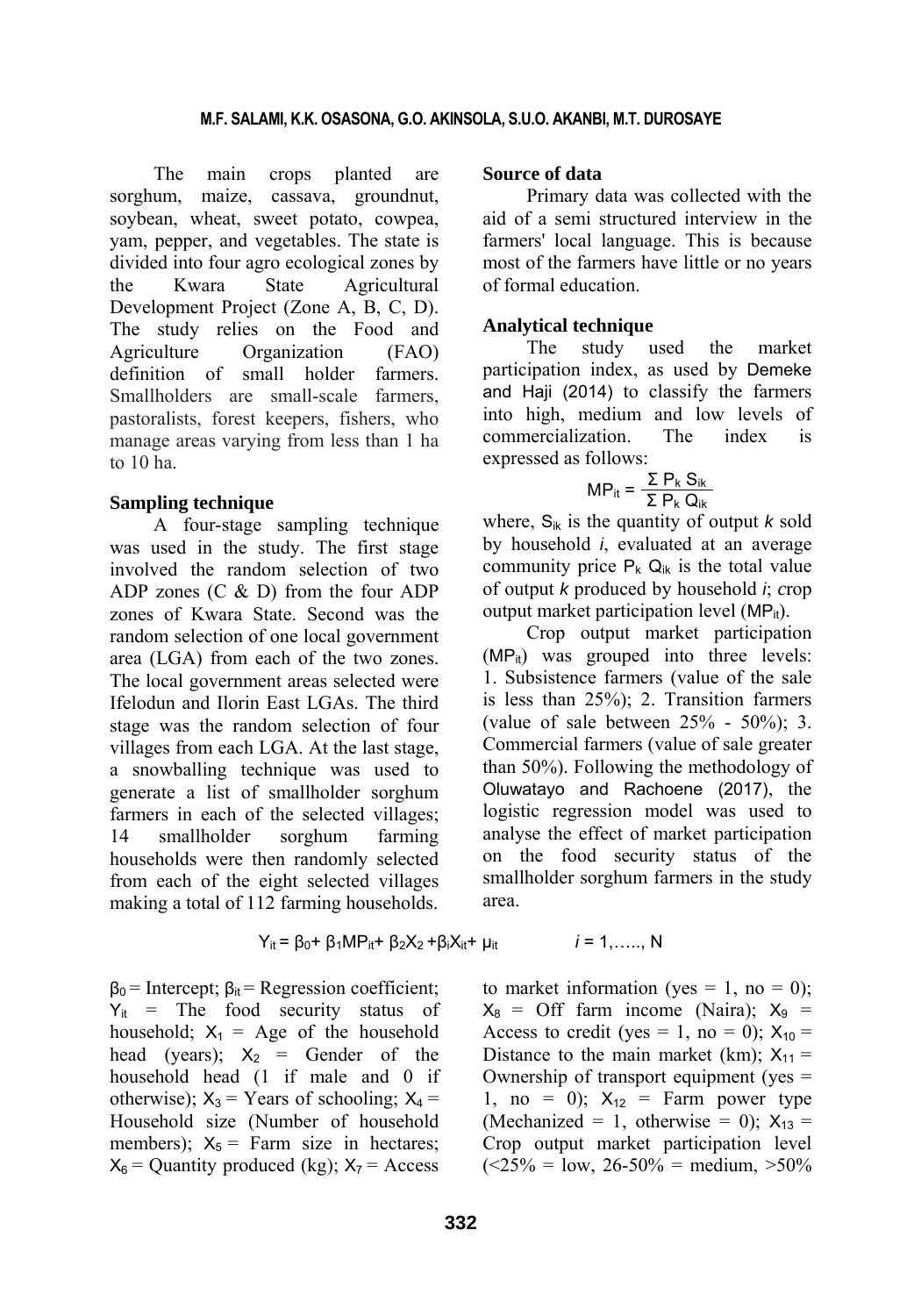= High);  $\mu_{it}$  = Error term, where,  $Y_{it}$  is the food security status of household *i* at time  $t$ , and MP<sub>it</sub> is the crop output market participation level;  $X_{it}$  is the characteristics of the farming household observed and  $\mu_{it}$ . The study relied on daily energy consumption/adult male equivalent

$$
Y^* = \beta 0 + \beta 1X1 + \beta 2X2 + ... + \beta i Xi + \mu i \qquad i = 1, ...
$$
  
 
$$
Y = 0 \text{ if } y \le 0, y = Y^* \text{ if } y > 0.
$$

 $Y^*$  = crop output market participation index; β = estimated parameter or coefficient;  $Xi =$  the explanatory variables;  $\mu$ i = error term and is normally distributed with zero mean and constant variance;  $X_1$  $=$  Age of the household head (years);  $X_2 =$ Gender of the household head (1 if male and 0 otherwise);  $X_3$  = Years of schooling;  $X_4$  = Household size (Number of household members);  $X_5$  = Farm size in hectares;  $X_6$  = Quantity produced (kg);  $X_7$  $=$  Access to market information (yes  $= 1$ , no = 0);  $X_8$  = Off-farm income (Naira);  $X_9$ = Access to credit (yes= 1, no = 0);  $X_{10}$  = Distance to the main market (km);  $X_{11} =$ Ownership of transport equipment (yes = 1, no = 0);  $X_{12}$  = Farm power type (Mechanized = 1, otherwise = 0).

### **RESULTS AND DISCUSSION**

The estimates of the levels of participation were used to classify the sorghum farmers into low, medium and high commercial farmers. *Table 1* shows that most (52.68) of the sorghum farmers were found to highly commercialize, while farmers that have a low and medium level of crop output market participation constitute 16.96% and 30.36%, respectively. This implies that the level of crop output market participation is high among the smallholder sorghum farmers.

to assess the food security status  $(Y_{it})$ households observed.

Tobit model was used to analyse the factors that influenced crop output market participation level among sorghum farmers in the study area.

$$
Y^* = \beta 0 + \beta 1X1 + \beta 2X2 + ... + \beta i Xi + \mu i \qquad i = 1, ...., N
$$
  
Y = 0 if y \le 0, y = Y^\* if y > 0.

| <b>Participation is for or our griding railiers</b> |                         |  |  |
|-----------------------------------------------------|-------------------------|--|--|
| Level                                               | Percentage<br>$(n=112)$ |  |  |
| Low (<25%)                                          | 16.96                   |  |  |
| Medium (26% - 50%)                                  | 30.36                   |  |  |
| High (>50%)                                         | 52.68                   |  |  |
| Total                                               | 100                     |  |  |
|                                                     |                         |  |  |

**Table 1 - Crop output market participation level of sorghum farmers**

Source*:* Field survey

From the result of the logistic regression statistic in *Table 2*, the gender of the household head is found to have a negative relationship with food security. This implies that the female headed households were more food secured that their male headed counterparts. Also, the level of crop output market participation has a positive and significant relationship with household daily calorie consumption at 5%, which implies that market participation of sorghum farmers tends to foster household food security. This implies that the higher the level of crop output market participation level, the higher the level of food security of the smallholder sorghum farmer. This contradicts Oluwatayo and Rachoene (2017), who assessed the effect of level of crop commercialization on food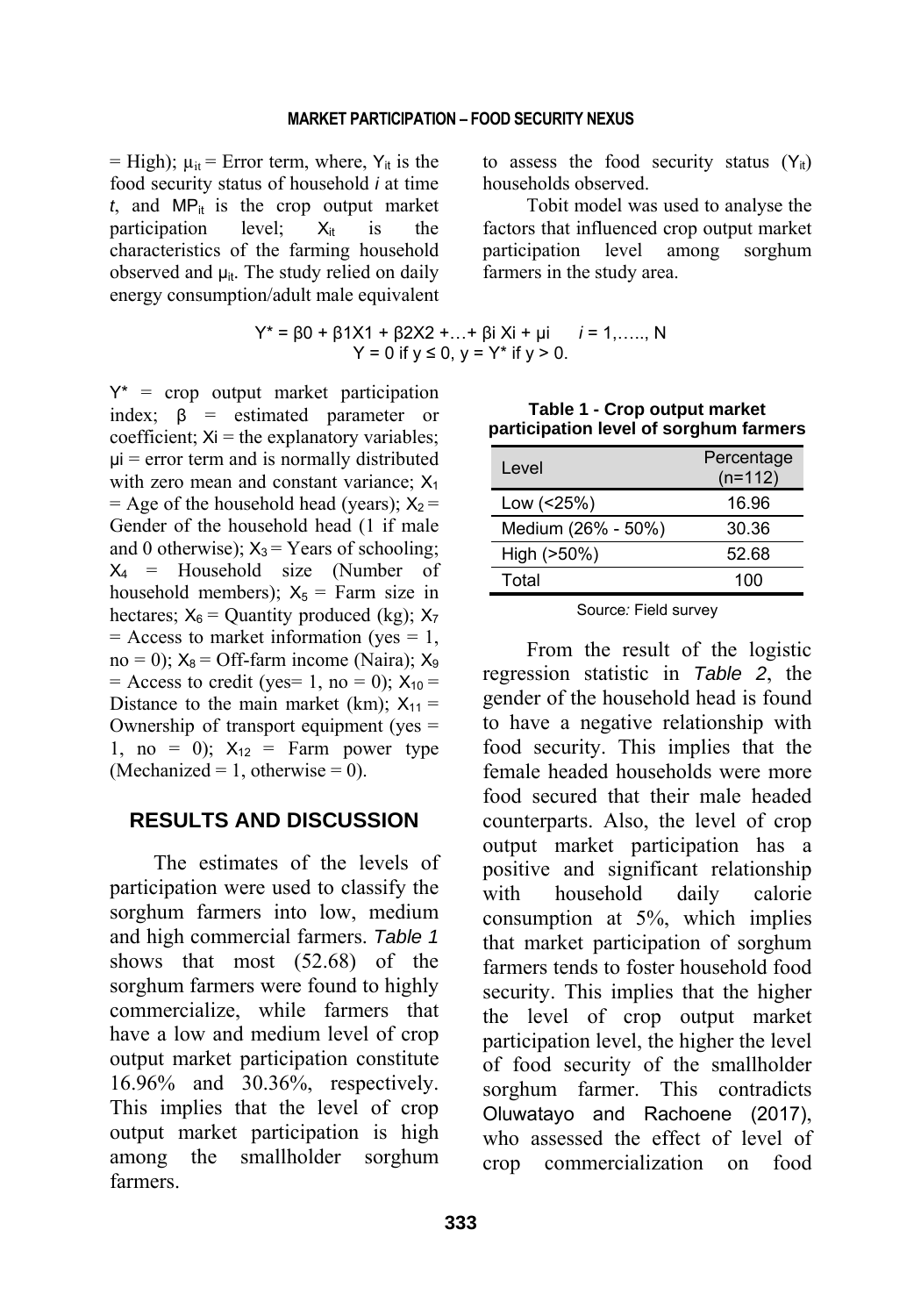security in South Africa and found it to be negatively significant to food security at 5%.

Household size was also found to be negatively significant at all levels. This implies that the larger the household size, the lesser the tendency

of the household being food secured. This is in tune with prior expectations, as research as established a negative relationship between household size and food security.

| <b>Variables</b>                                       | <b>Coefficients</b> | <b>Standard error</b> | Z       |
|--------------------------------------------------------|---------------------|-----------------------|---------|
| Age of household head                                  | 0.0228402           | 0.0247108             | 0.92    |
| Gender of the household head                           | $-1.90444**$        | 0.9667746             | $-1.97$ |
| Years of schooling                                     | $-0.0601861$        | 0.0584024             | $-1.03$ |
| Household size                                         | $-0.3392041***$     | 0.1156818             | $-2.93$ |
| Farm size                                              | $-1.251259$         | 0.7184771             | $-1.74$ |
| Output quantity                                        | 0.0002753           | 0.0002347             | 1.17    |
| Access market information                              | $-0.8432886$        | 0.6832836             | $-1.23$ |
| Off farm income                                        | -7.09e-06           | 9.17e-06              | $-0.77$ |
| Access to credit                                       | 0.4699395           | 0.5358007             | 0.88    |
| Distance to market (km)                                | $-0.0562584$        | 0.029727              | $-1.89$ |
| Transportation<br>(ownership of transportation assets) | 0.6427257           | 0.5772307             | 1.11    |
| Farm power type                                        |                     |                       |         |
| Level of market participation                          | $-0.0966582$        | 0.3194899             | $-0.30$ |
| Constant                                               | 0.0328986**         | 0.0145318             | 2.26    |
| Number of $obs. = 112$                                 | 2.739164            | 1.91011               | 1.43    |
| Log likelihood = $-55.138345$                          |                     |                       |         |
| Pseudo $R^2 = 0.2729$                                  |                     |                       |         |

**Table 2 - Effect of crop output market participation level on the food security status of farmers** 

Source: Field survey: at 1%\*\*\*; at 5%\*\*

As shown in the *Table 3*, the result from the Tobit regression model revealed that household size significantly (at 5%) and negatively affects market participation. This implies that the larger a farmer's household size, the lower his tendency of involvement in market participation. This is probably because a larger household requires more quantity of food for survival than smaller households. This would negatively affect the quantity of food output available for participating in the

market. However, this contradicts my expectations and Abdullah *et al.* (2017), who suggested that large household size increases output commercialization because of the advantage of family labour. Besides, output quantity was found to be positively significant at 1%. This conforms to *a priori* expectation. According to Abdullah *et al*. (2017), higher output increases the marketable surplus and thereby increases the intensity of market participation.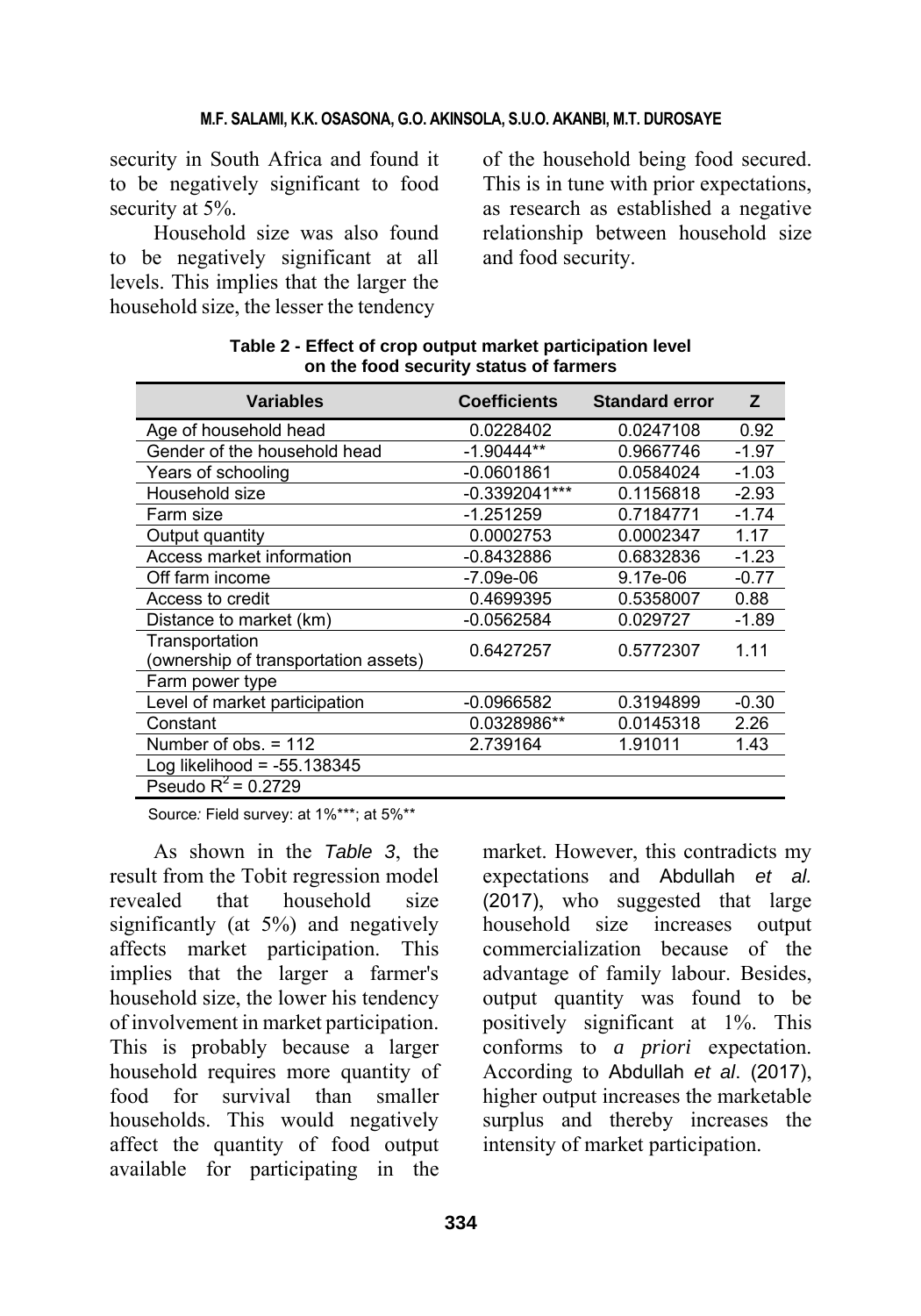#### **MARKET PARTICIPATION – FOOD SECURITY NEXUS**

The result also revealed that access to market information positively and significantly (at 1%) affects market participation. This which means that sorghum farmers, who have access to market information in the study area, tend to engage more in crop output market participation. Access to credit was positively significant at 5%. This implies that access to credit by sorghum farmers aids easy access to farm inputs to produce a marketable surplus. Farm power type was also found to be positively significant at 5%, this is probably because about 56% of the farmers utilize draught and tractors to plough their land. Farmers that make use of draught and tractor are more likely to produce larger marketable surplus than those that are human labour dependent.

| Table 3 - Determinants of crop output market participation by the sorghum farmers |  |  |  |  |
|-----------------------------------------------------------------------------------|--|--|--|--|
|-----------------------------------------------------------------------------------|--|--|--|--|

| <b>Variables</b>                                          | <b>Coefficients</b> | <b>Standard</b><br>error | t       | P > t |
|-----------------------------------------------------------|---------------------|--------------------------|---------|-------|
| Age household head                                        | $-0.2786104$        | 0.1784567                | $-1.56$ | 0.122 |
| Gender of the<br>household head                           | 5.473923            | 6.534986                 | 0.84    | 0.404 |
| Year of schooling                                         | $-0.523541$         | 0.4225965                | $-1.24$ | 0.218 |
| Household size                                            | $-1.208268**$       | 0.4871939                | 2.48    | 0.015 |
| Farm size                                                 | 3.714107            | 3.174948                 | 1.17    | 0.245 |
| Output quantity (kg)                                      | 0.006814***         | 0.000068                 | 4.94    | 0.000 |
| Access to market<br>information                           | ***<br>19.73274     | 4.966485                 | 3.97    | 0.000 |
| Off farm income                                           | 0.0000256           | 0.000068                 | 0.38    | 0.708 |
| Access to credit                                          | 8.368604**          | 3.84787                  | 2.17    | 0.032 |
| Distance to market                                        | -0.1159539          | 0.2161936                | $-0.54$ | 0.593 |
| Transportation<br>(ownership of<br>transportation assets) | 0.760702            | 3.97767                  | 0.19    | 0.849 |
| Farm power type                                           | 4.791925**          | 2.201403                 | 2.18    | 0.032 |
| Constant                                                  | 28.22488            | 13.54047                 | 2.08    | 0.040 |
| Sigma                                                     | 17.93277            | 1.269413                 |         |       |
| Number of $obs = 112$                                     |                     |                          |         |       |
| LR chi2(12) = $81.32$                                     |                     |                          |         |       |
| $Prob > chi2 = 0.000$                                     |                     |                          |         |       |

Source: Field survey; at 1%\*\*\*; at 5%\*\*

### **CONCLUSION AND RECOMMENDATION**

The study revealed that market participation is positively and significantly linked to household food security among small holder sorghum farmers in Kwara State, Nigeria.

Hence, the higher the level of crop output market participation, the better the food security level of the smallholder sorghum farmers. It is therefore recommended that efforts that will result in increased market participation among smallholder